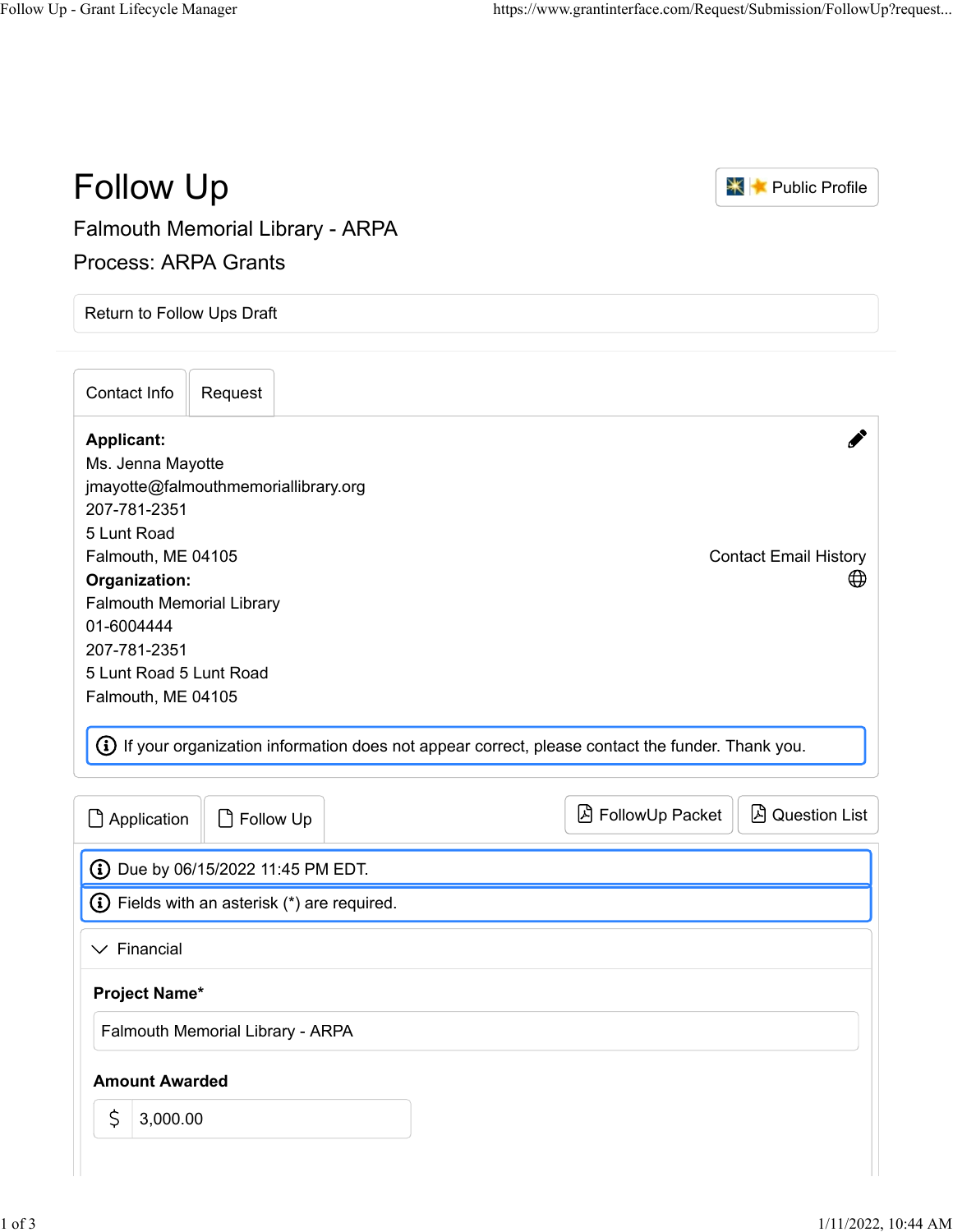## **Total Amount Spent\***

Please report no more than the amount you were awarded even if additional library funds were used. If you spent less than the amount awarded, please report the amount you did spend.

S

 $\vee$  Funding categories utilized

## **COVID Safety Products\***

Please indicate how much money you spent. Please put 0 if you didn't purchase in this category.

Ś

#### **Technology - Hardware\***

Please indicate how much funding you spent on hardware. Please put 0 if you didn't purchase in this category.

#### **Technology - Software\***

Please indicate how much funding you spent on software. Please put 0 if you didn't purchase in this category.

| $\frac{1}{2}$                 |  |
|-------------------------------|--|
| M.<br>×<br>×<br>$\frac{1}{2}$ |  |

# **Collections - Print\***

Please indicate how much funding you spent on print materials.Please put 0 if you didn't purchase in this category.

 $\mathsf{S}$ 

# **Collections- Ebooks/audio/video\***

Please indicate how much funding you spent on electronic materials. Please put 0 if you didn't purchase in this category.

Ś

# **Collections - Circulating or Take and Makes\***

Please indicate how much funding you spent on circulating materials. Please put 0 if you didn't purchase in this category.

\$

# **Programming - Face to face\***

Please indicate how much funding you spent on face to face programming. Please put 0 if you didn't purchase in this category.

 $\mathsf{S}$